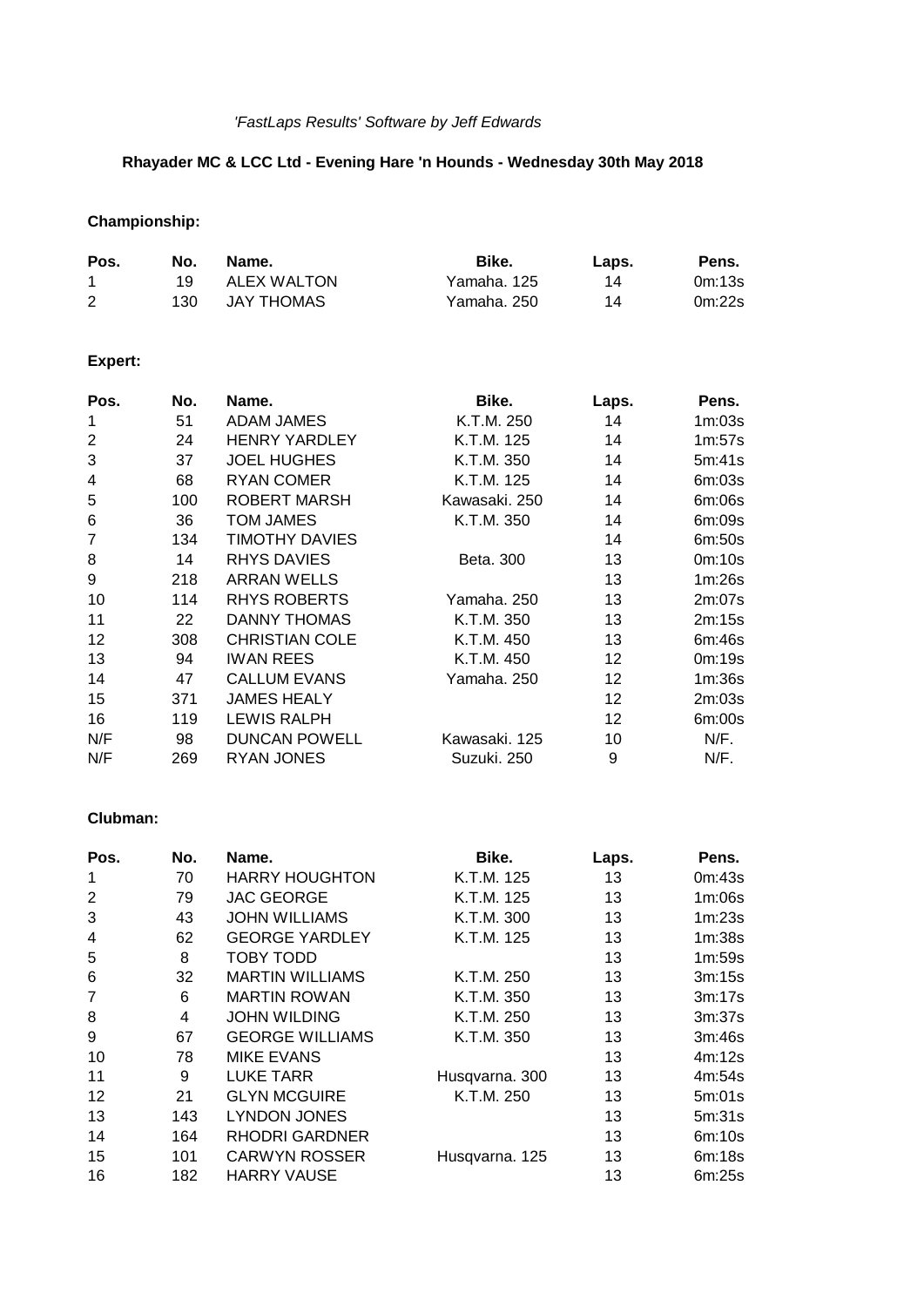| 17  | 31  | DAVID HAMMERSLEY        | Yamaha. 250    | 13                | 6m:51s |
|-----|-----|-------------------------|----------------|-------------------|--------|
| 18  | 63  | <b>BEN WEAVER</b>       | K.T.M. 250     | 13                | 7m:07s |
| 19  | 159 | <b>MARTIN LECKWELL</b>  | Beta. 300      | 12                | 0m:07s |
| 20  | 23  | <b>ALED REES</b>        |                | 12                | 0m:18s |
| 21  | 33  | <b>JASON ROWLANDS</b>   |                | 12 <sub>2</sub>   | 0m:30s |
| 22  | 99  | <b>CURTIS COLCOMBE</b>  | K.T.M. 250     | 12                | 0m:41s |
| 23  | 5   | <b>RHYS DAVIES</b>      | Husqvarna. 450 | 12                | 1m:41s |
| 24  | 42  | <b>RHYS GRIMES</b>      |                | 12                | 2m:21s |
| 25  | 30  | <b>CARL GERRARD</b>     | K.T.M. 300     | 12                | 3m:54s |
| 26  | 127 | <b>CHARLIE CHATER</b>   | Yamaha. 125    | 12                | 4m:13s |
| 27  | 52  | <b>JAKE BASHFORD</b>    |                | 12 <sub>2</sub>   | 4m:40s |
| 28  | 102 | RYAN COX                | K.T.M. 300     | $12 \overline{ }$ | 5m:38s |
| 29  | 3   | <b>ANDREW LUTHER</b>    | K.T.M. 250     | 12                | 6m:12s |
| 30  | 35  | <b>DAVE PARKIN</b>      |                | 12                | 6m:28s |
| 31  | 76  | <b>KRIS PRICE</b>       | K.T.M. 125     | 12                | 7m:41s |
| 32  | 84  | <b>GAVIN BARNETT</b>    |                | 12                | 7m:48s |
| 33  | 72  | <b>GLYN DRAKE</b>       |                | 11                | 0m:11s |
| 34  | 61  | <b>TOM ROCH</b>         |                | 11                | 2m:25s |
| 35  | 93  | <b>DAVID JAMES</b>      | K.T.M. 150     | 11                | 3m:19s |
| 36  | 27  | <b>JAMES PARKIN</b>     |                | 10                | 5m:44s |
| 37  | 341 | <b>DANIEL DAVIES</b>    |                | 9                 | 0m:04s |
| 38  | 438 | <b>TRYSTAN LEYSHAM</b>  | K.T.M. 250     | 6                 | 5m:58s |
| N/F | 97  | <b>ALED GRIFFITHS</b>   | Husqvarna. 300 | 10                | N/F.   |
| N/F | 45  | <b>HUW JONES</b>        | K.T.M. 250     | 9                 | N/F.   |
| N/F | 38  | <b>LEWIS HUGHES</b>     |                | $\boldsymbol{9}$  | N/F.   |
| N/F | 171 | <b>BEN PROSSER</b>      |                | 8                 | N/F.   |
| N/F | 54  | <b>IEUAN MORGAN</b>     | Yamaha. 250    | 8                 | N/F.   |
| N/F | 20  | <b>SIMON HAMMERSLEY</b> | Kawasaki. 250  | $\overline{7}$    | N/F.   |
| N/F | 77  | <b>MATHEW HARRIES</b>   |                | 3                 | N/F.   |

#### **Over 40's:**

| Pos.           | No. | Name.                    | Bike.      | Laps. | Pens.  |
|----------------|-----|--------------------------|------------|-------|--------|
| 1              | 194 | WYN HUGHES               |            | 13    | 4m:44s |
| 2              | 53  | <b>BO ANDERSON</b>       |            | 13    | 5m:51s |
| 3              | 210 | <b>KEVIN WALLACE</b>     |            | 13    | 6m:54s |
| $\overline{4}$ | 211 | <b>JAN PRITCHARD</b>     | K.T.M. 300 | 12    | 2m:30s |
| 5              | 122 | <b>CHRISTOPHER JONES</b> |            | 12    | 3m:45s |
| 6              | 85  | <b>CARWYN RALPH</b>      |            | 12    | 3m:51s |
| 7              | 74  | <b>CHRIS PRICE</b>       | K.T.M. 250 | 12    | 4m:06s |
| 8              | 199 | DAVID JONES              |            | 11    | 0m:02s |
| 9              | 58  | <b>GARETH HOWARD</b>     |            | 11    | 1m:11s |
| 10             | 64  | <b>MARK SANDFORD</b>     |            | 11    | 5m:36s |
| 11             | 131 | <b>DYLAN WILLIAMS</b>    |            | 11    | 6m:22s |
| 12             | 48  | <b>IESTYN LEYSHAN</b>    | K.T.M. 250 | 10    | 9m:46s |

### **Over 50's:**

| Pos.           | No. | Name.                  | Bike.      | Laps. | Pens.  |
|----------------|-----|------------------------|------------|-------|--------|
| $\overline{1}$ | 2   | JASON REES             |            | 13    | 6m:08s |
| $\mathcal{P}$  | 151 | <b>COLIN GRIFFITHS</b> | K.T.M. 350 | 13    | 7m:09s |
| -3             | 111 | LEE WALTERS            |            | 13    | 7m:21s |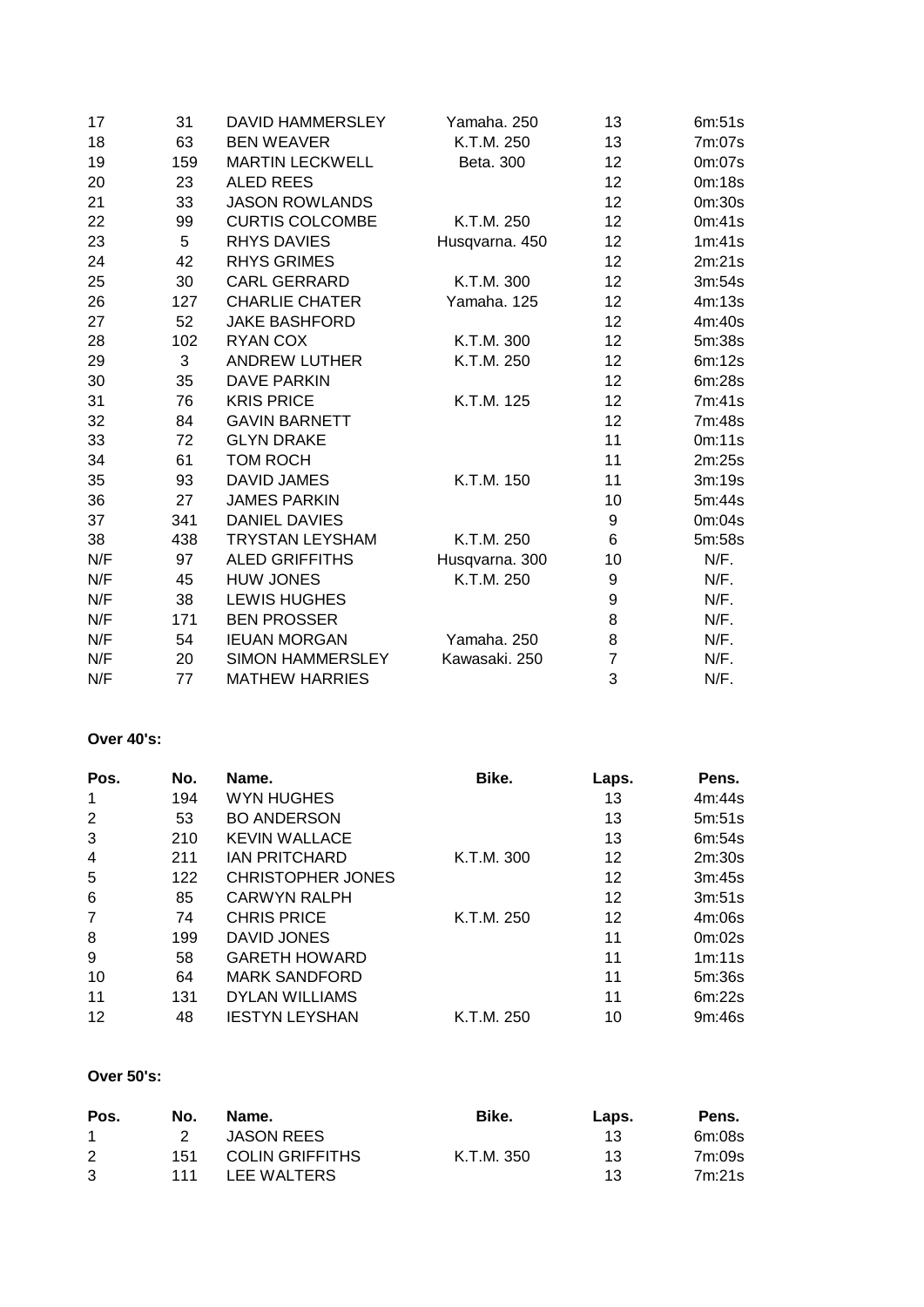| $\overline{4}$ | 91  | PHILIP GEORGE          |                | 12 | 1m:46s |
|----------------|-----|------------------------|----------------|----|--------|
| 5              | 44  | <b>DENVER ROLLINGS</b> |                | 12 | 3m:42s |
| 6              | 184 | <b>CHRIS EDWARDS</b>   | Yamaha. 250    | 12 | 5m:19s |
| $\overline{7}$ | 13  | RICHARD HOLLAND        |                | 12 | 7m:26s |
| 8              | 425 | <b>ANDY WILLIAMS</b>   |                | 11 | 1m:13s |
| 9              | 81  | <b>ANTHONY DAVIES</b>  |                | 11 | 5m:25s |
| 10             | 142 | <b>BRIAN GRIMES</b>    |                | 11 | 6m:15s |
| 11             | 266 | PETER JONES            | K.T.M. 125     | 11 | 8m:19s |
| N/F            | 473 | <b>NICK ASHLEY</b>     | Beta, 250      | 8  | N/F.   |
| N/F            | 34  | <b>JULIAN BROAD</b>    | K.T.M. 200     | 8  | N/F.   |
| N/F            | 133 | <b>MARK MOSELEY</b>    | Husqvarna. 350 | 3  | N/F.   |
| N/F            | 95  | <b>MARTIN WALKER</b>   |                | 0  | N/F.   |

## **Sportsman:**

| Pos.                    | No.            | Name.                   | Bike.            | Laps. | Pens.   |
|-------------------------|----------------|-------------------------|------------------|-------|---------|
| 1                       | 83             | <b>BEN DAVIES</b>       |                  | 13    | 7m:39s  |
| $\overline{2}$          | 29             | <b>TRYSTAN HOPKINS</b>  | K.T.M. 125       | 12    | 2m:05s  |
| 3                       | 397            | <b>SCOTT MAYHEW</b>     | Yamaha. 250      | 12    | 2m:45s  |
| $\overline{\mathbf{4}}$ | 80             | <b>GAVIN ZEMBRZUSKI</b> |                  | 12    | 3m:40s  |
| 5                       | 49             | <b>LYNDON HAMMONDS</b>  | K.T.M. 250       | 12    | 3m:50s  |
| 6                       | 198            | <b>LUKE LOCKYER</b>     | K.T.M. 250       | 12    | 4m:27s  |
| $\overline{7}$          | 235            | <b>MIKE MOSELEY</b>     | Yamaha. 250      | 12    | 5m:35s  |
| 8                       | 390            | <b>IEUAN PRICE</b>      |                  | 12    | 6m:14s  |
| 9                       | 75             | <b>ANDROS MOTO-REES</b> | Kawasaki. 250    | 12    | 6m:24s  |
| 10                      | 66             | <b>ANDREW JENKINS</b>   | K.T.M. 250       | 12    | 6m:29s  |
| 11                      | 46             | <b>JOSHUA WARING</b>    | K.T.M. 200       | 12    | 7m:15s  |
| 12                      | 50             | <b>DAN JAMES</b>        | K.T.M. 200       | 12    | 7m:19s  |
| 13                      | 340            | <b>JASON ZEMBRZUSKI</b> |                  | 11    | 0m:37s  |
| 14                      | 107            | <b>REUBEN POWELL</b>    |                  | 11    | 0m:40s  |
| 15                      | $\overline{7}$ | <b>NATHAN FLETCHER</b>  | K.T.M. 150       | 11    | 1m:49s  |
| 16                      | 183            | <b>BILLY MASON</b>      | Yamaha. 250      | 11    | 1m:55s  |
| 17                      | 146            | <b>RHYS EVANS</b>       | K.T.M. 125       | 11    | 2m:38s  |
| 18                      | 223            | <b>DAN BURFOOT</b>      | K.T.M. 250       | 11    | 2m:58s  |
| 19                      | 275            | <b>LEWIS TYLER</b>      |                  | 11    | 5m:22s  |
| 20                      | 145            | <b>DANNY MCPHEE</b>     |                  | 11    | 5m:23s  |
| 21                      | 300            | <b>CHRIS WILLIAMS</b>   | Husqvarna. 300   | 11    | 5m:27s  |
| 22                      | 89             | <b>RYAN DAVIES</b>      | Gas Gas. 300     | 11    | 6m:23s  |
| 23                      | 71             | <b>JOE BARRETT</b>      | <b>Beta. 300</b> | 11    | 7m:12s  |
| 24                      | 11             | <b>IFAN PHILLIPS</b>    | K.T.M. 150       | 11    | 7m:13s  |
| 25                      | 40             | <b>DAVID BRACE</b>      | K.T.M. 350       | 11    | 7m:36s  |
| 26                      | 222            | <b>MORGAN LEWIS</b>     |                  | 11    | 8m:06s  |
| 27                      | 123            | ROBERT DAVIES           |                  | 10    | 0m:34s  |
| 28                      | 82             | <b>ROBERT HOWELL</b>    | K.T.M. 300       | 10    | 4m:26s  |
| 29                      | 18             | <b>DANIEL MILLS</b>     | Honda. 250       | 10    | 4m:57s  |
| 30                      | 26             | <b>EDWARD JELFS</b>     | Yamaha. 125      | 9     | 5m:37s  |
| 31                      | 73             | <b>ALEXANDER LITTLE</b> | Honda. 250       | 10    | 5m:39s  |
| 32                      | 96             | <b>MARK JONES</b>       |                  | 10    | 6m:58s  |
| 33                      | 65             | ZOE ZEMBRZUSKI          | K.T.M. 85        | 10    | 7m:54s  |
| 34                      | 17             | <b>RHIANNON THOMAS</b>  | K.T.M. 250       | 9     | 11m:36s |
| 35                      | 41             | <b>TRISTAN WALKER</b>   |                  | 8     | 0m:44s  |
| 36                      | 16             | <b>AMY QUELCH</b>       | Yamaha. 125      | 8     | 2m:40s  |
| 37                      | 110            | <b>HUW JONES</b>        |                  | 8     | 3m:24s  |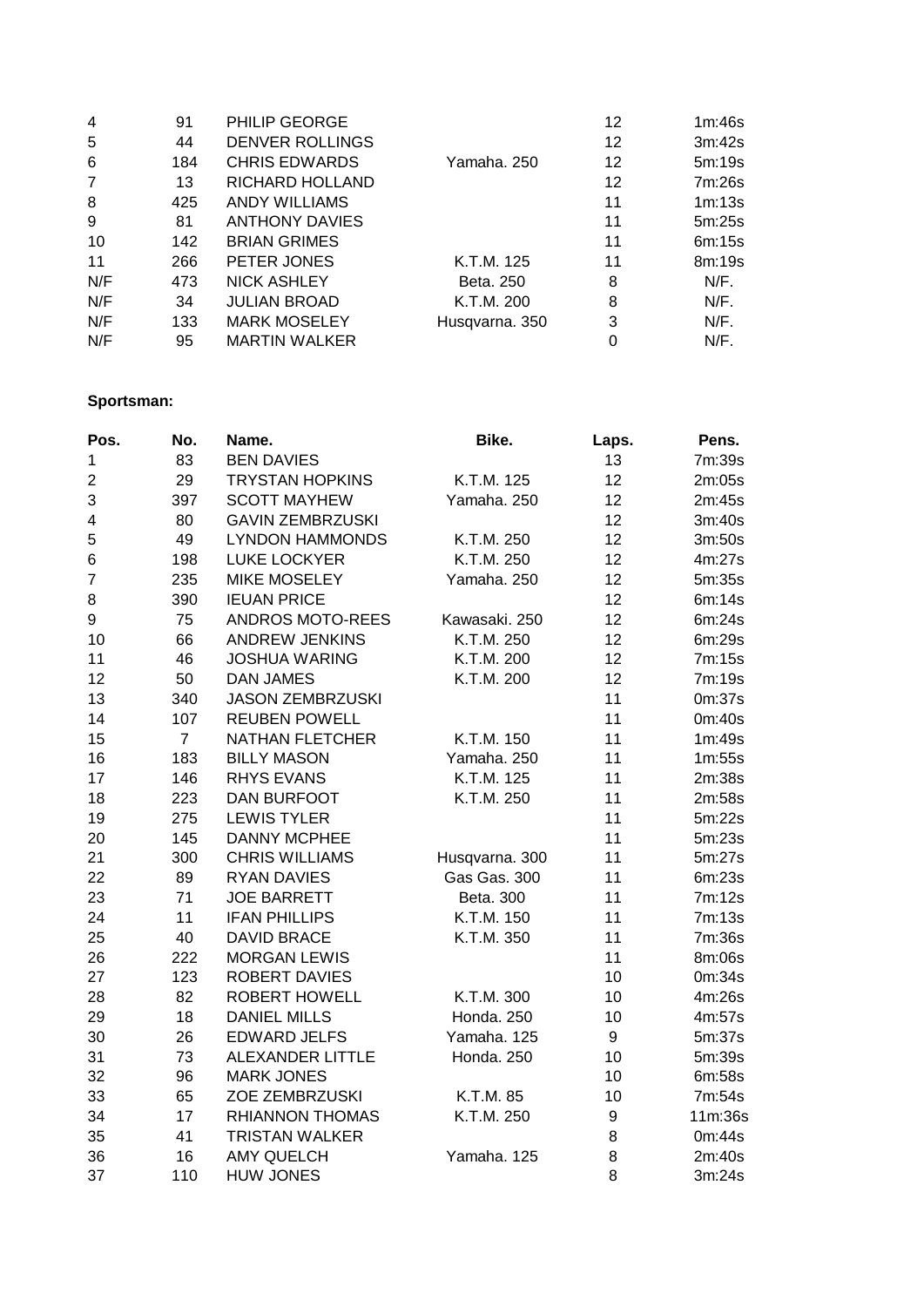| N/F | 69  | <b>HARRY EVANS</b>     | K.T.M. 125   | 12 | N/F.    |
|-----|-----|------------------------|--------------|----|---------|
| N/F | 305 | <b>SAM PARTON</b>      |              | 9  | N/F.    |
| N/F | 152 | <b>ALED HUGHES</b>     | K.T.M. 125   | 9  | N/F.    |
| N/F | 28  | <b>ASHLEIGH BUFTON</b> | K.T.M. 200   | 8  | N/F.    |
| N/F | 60  | RYAN ROWLANDS          | K.T.M. 250   | 8  | N/F.    |
| N/F | 88  | <b>GARY GLOSSOP</b>    | Gas Gas, 250 | 8  | N/F.    |
| N/F | 185 | <b>GARETH HUGHES</b>   |              | 5  | $N/F$ . |
| N/F | 87  | <b>WILL MADDY</b>      | K.T.M. 250   | 2  | $N/F$ . |
| N/F | 92  | <b>JOSH MAYHEW</b>     | Yamaha, 125  | 1  | N/F.    |
| N/F | 15  | <b>CRAIG REES</b>      | Yamaha. 125  | 0  | N/F.    |

## **Sidecar - Expert:**

| Pos.           | No. | Name.                    | Bike.          | Laps. | Pens.  |
|----------------|-----|--------------------------|----------------|-------|--------|
| -1             | 121 | <b>DAVID WILLIAMS</b>    |                | 13    | 5m:17s |
|                |     | <b>LUKE PETERS</b>       |                |       |        |
| 2              | 221 | <b>JONATHAN WILLIAMS</b> |                | 12    | 0m:32s |
|                |     | NEIL JAMES               |                |       |        |
| 3              | 25  | <b>ALED EVANS</b>        | K.T.M. WHT 665 | 12    | 3m:15s |
|                |     | <b>SIMON MORGAN</b>      |                |       |        |
| $\overline{4}$ | 124 | <b>GARETH ROWLANDS</b>   |                | 12    | 4m:03s |
|                |     | <b>WILL GREEN</b>        |                |       |        |
| 5              | 126 | DAN LAWRY                | Husqvarna. 600 | 12    | 4m:10s |
|                |     | <b>SAM WILKINSON</b>     |                |       |        |
| 6              | 57  | <b>ANDY SCRIVENS</b>     |                | 12    | 4m:15s |
|                |     | <b>MARTIN LAWFORD</b>    |                |       |        |
| $\overline{7}$ | 106 | <b>STEVE PRYCE</b>       | K.T.M. 590     | 12    | 4m:19s |
|                |     | ALED LLOYD JONES         |                |       |        |
| 8              | 56  | KEITH HELLIWELL          |                | 5     | 6m:47s |
|                |     | <b>TOBIAS MCLURG</b>     |                |       |        |

### **Sidecar - Clubman:**

| Pos.           | No.             | Name.                 | Bike.          | Laps.             | Pens.  |
|----------------|-----------------|-----------------------|----------------|-------------------|--------|
| $\mathbf{1}$   | 1               | <b>MARK STOKES</b>    | <b>VMC 590</b> | 13                | 6m:48s |
|                |                 | LUKE TOWNSEND         |                |                   |        |
| 2              | 10              | <b>MARCUS MORGAN</b>  | Yamaha, 450    | $12 \overline{ }$ | 4m:42s |
|                |                 | <b>CALLUM GIBBONS</b> |                |                   |        |
| 3              | 39              | <b>ASHLEY SMITH</b>   |                | 11                | 1m:32s |
|                |                 | <b>SHANE SYMONS</b>   |                |                   |        |
| $\overline{4}$ | 12 <sup>2</sup> | <b>STEPHEN BURDGE</b> |                | 11                | 2m:43s |
|                |                 | <b>SCOTT BEECHING</b> |                |                   |        |
| 5              | 55              | <b>SIMON PRINCE</b>   |                | 11                | 3m:16s |
|                |                 |                       |                |                   |        |
| 6              | 140             | <b>CRAIG DAVIES</b>   |                | 11                | 7m:01s |
|                |                 | <b>HEFIN WILLIAMS</b> |                |                   |        |
| $\overline{7}$ | 233             | <b>GARY MARSHALL</b>  |                | 9                 | 3m:28s |
|                |                 | REBECCA MARSHALL      |                |                   |        |
| 8              | 141             | <b>STUART JONES</b>   | K.T.M. 620     | 7                 | N/F.   |
|                |                 | <b>ALED MORRIS</b>    |                |                   |        |
| N/F            | 139             | <b>ANTHONY MILLS</b>  |                | 3                 | N/F.   |
|                |                 | <b>NEIL PUGH</b>      |                |                   |        |